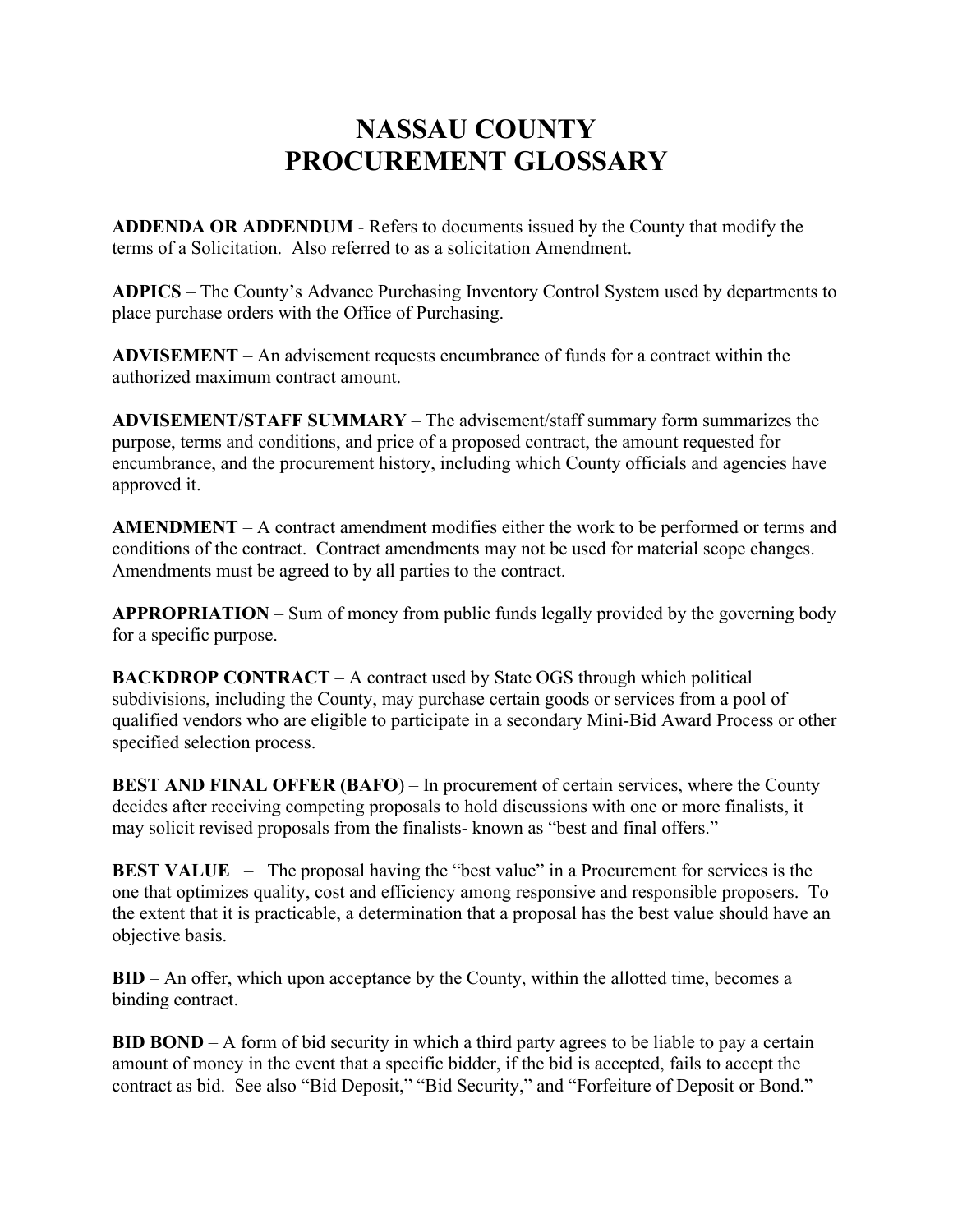**BID DEPOSIT** – A sum of money or check deposited with the County to guarantee the bidder will, if selected, accept the contract or forfeit the deposit. See "Bid Bond" and "Bid Security".

**BID NUMBER** – The number assigned by the Office of Purchasing to a request to purchase goods or services after the Office of Purchasing receives a requisition from a department.

**BID SECURITY** – A guarantee, in the form of a bond or deposit, that the bidder, if awarded a contract will accept the contract as bid. Otherwise, the bidder (in the case of a deposit) or his/her guarantor (in the case of a bond) will be liable for the amount of the bond or deposit. In general, the purpose of bid security is to assure that if the lowest bidder refuses to accept or perform the contract, the County will be paid the difference between the lowest bid and the next lowest bid. This discourages bidders from making bids that are not serious. See also "Bid Bond," "Bid Deposit," and "Forfeiture of Deposit or Bond."

**BIDDERS LIST** – A list maintained by the Office of Purchasing setting the names and addresses of suppliers of various goods and services from whom bids, proposals and quotations can be solicited. The vendors on the list have previously expressed interest in doing business with the County, but are not prequalified.

**BLANKET PURCHASE ORDER CONTRACT**– A contract let by the Office of Purchasing under which a vendor agrees to provide goods or services on a purchase-on-demand basis to one or more County departments. The contract generally establishes prices, terms, conditions and the period covered. Shipments are to me made as required by the terms set forth in the contract and by the purchaser.

**CATALOG CONTRACT** – A Catalog Contract is a Blanket Purchase Order Contract with a fixed discount from the vendor's list price. The list price may be changed (upon issuance of a new catalog or otherwise per the terms of the contract) but the discount cannot be decreased.

**CPCO** – The County's Chief Procurement and Compliance Officer is appointed by the County Executive as the official responsible for establishing and enforcing procurement policies and procedures to be followed by all County departments.

**CHANGE ORDER** – A change order is an order directing the contractor to make changes that the contract between the County and the contractor authorizes the County to order without consent of the contractor. The work or terms and conditions altered by the change order must be nonmaterial scope changes or other changes reasonably contemplated by the contract in order to complete the scope of work. Change orders are not subject to competitive bidding requirements because they are not viewed as new procurements, unless the change order "so varies from the original plan or is of such importance as to constitute a new undertaking." DPW change orders are subject to review and approval of the Change Order Committee, comprised of representatives of the Comptroller, County Attorney, and DPW.

**CLIENT SERVICES** – Services that are provided directly to members of the public.

**COMPETITIVE PROCESS** – A process where two or more firms can compete for a contract.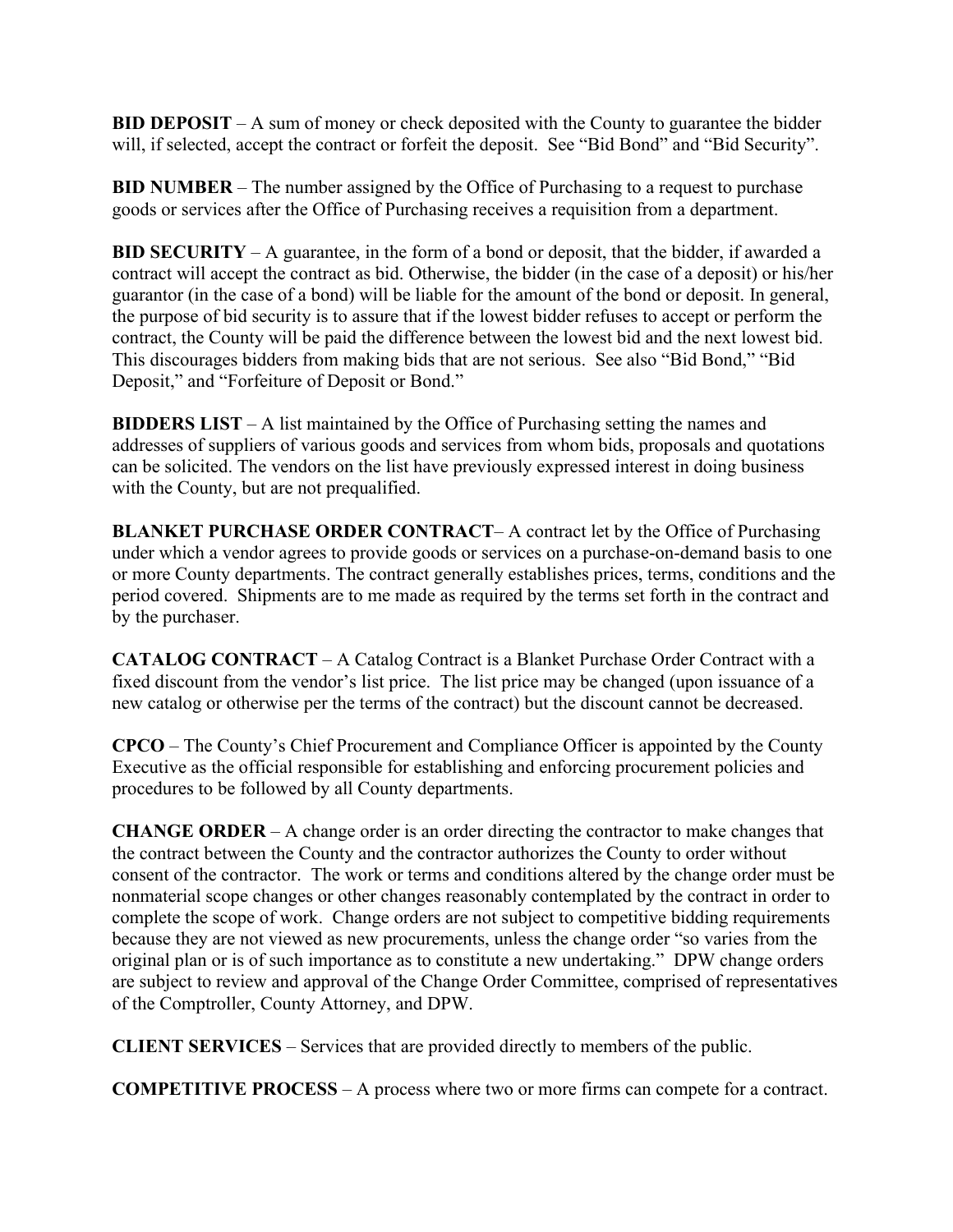## **COMPTROLLER** – The Nassau County Comptroller.

**COMPTROLLER APPROVAL FORM -** The form that the Comptroller's Office requests when a contract is presented to the Comptroller for approval.

**CONFIDENTIAL INFORMATION** – Any information that is available to a County employee only because of the employee's status as a public employee and is not a matter of public knowledge or available upon request pursuant to the New York Freedom of Information Law.

**CONFLICT OF INTEREST** – A clash between the personal interest of a contractor, public official or employee and the perceived or actual interests of the County. Prohibited conflicts of interest are defined by section 2202 and 2218(1) of the Nassau County Charter and Article 18 of the General Municipal Law.

**CONSIDERATION** – Something of value given or done as recompense that is exchanged by two parties and which makes a contract binding.

**CONSTRUCTION PROJECT** – The building, altering or repairing, of a public structure or building, or other improvements to any public real property. Construction projects are funded out of the County's Capital Budget funds and meet the criteria for capital eligibility under section 10.00 of the New York Local Finance Law. Routine operation, routine repair and routine maintenance of existing structures, as well as furnish and install agreements are not considered "Construction Projects".

**CONTRACT** - Any written instrument or electronic document containing the elements of offer, acceptance, and consideration.

**CONTRACTING OFFICER** – The Department Chief Contracting Officer or his/her delegee.

**CONTRACTOR** – Any individual or entity seeking to or doing business with the County within the scope of this Policy.

**COST ANALYSIS** – The process of examining the reasonableness of a vendor's price by evaluation of the separate cost elements and proposed profit in part on the basis of cost data supplied and certified by the vendor. Cost analysis is used on contract actions (including change orders) where price cannot be determined as fair and reasonable by using price analysis alone.

**COST ESTIMATE** – The amount that the County projects that it will cost a contractor to deliver a good or service.

**COUNTY** – Nassau County.

**COUNTY ATTORNEY** – The County Attorney of Nassau County.

**COUNTY EXECUTIVE** – The County Executive of Nassau County.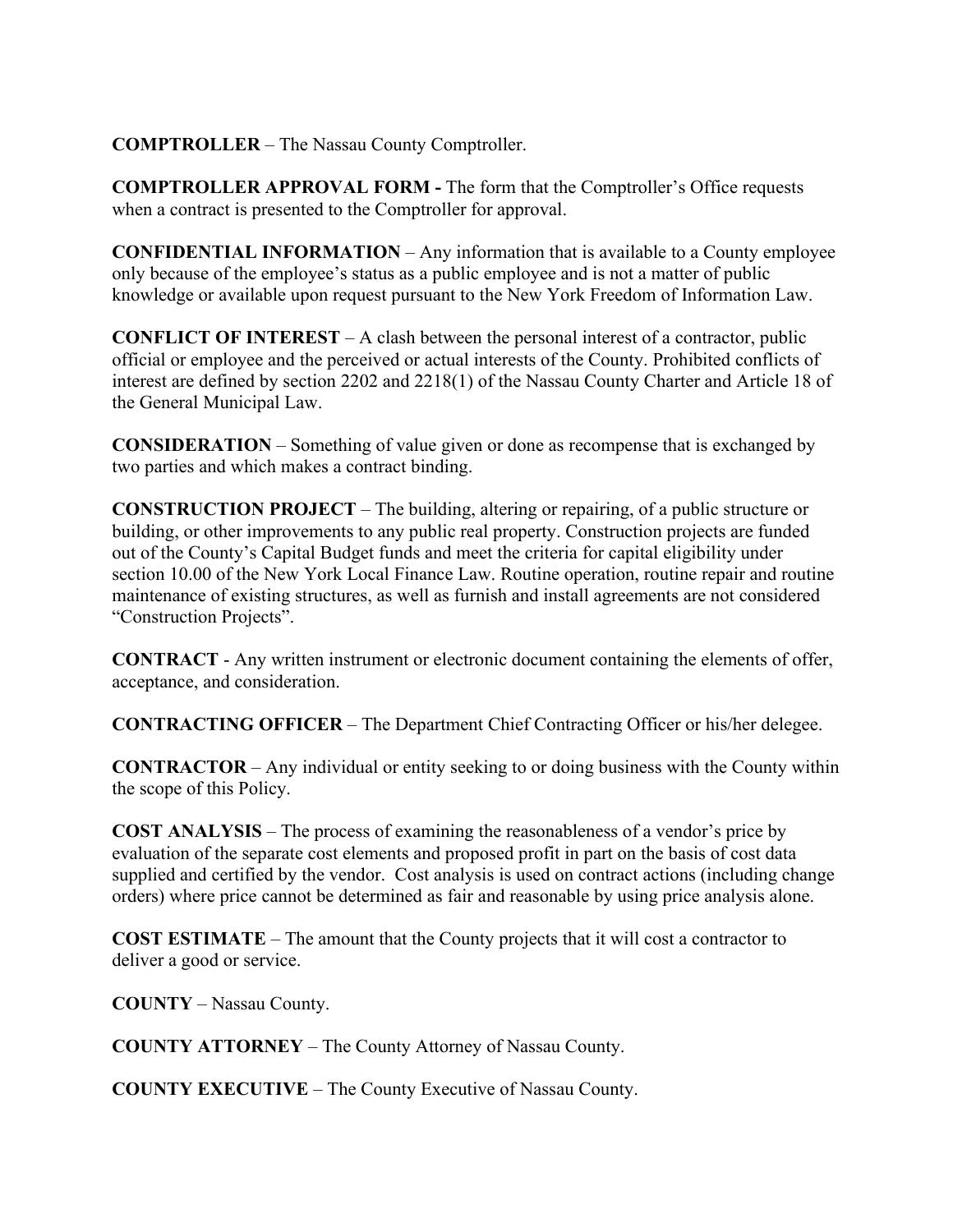**DCCO** - The Department Chief Contracting Officer is designated by the Department Head as the official responsible for working with the CPO to establish and enforce procurement policies and procedures to be followed by all individuals performing procurement functions within the Department.

**DCE** – A Deputy County Executive of Nassau County.

**DESIGN SPECIFICATION** – A description of what the County seeks to purchase in terms of how physically the good is to be designed and manufactured or how the service is to be delivered. See also "Functional Specification" and "Performance Specification".

**DIRECT PURCHASE ORDER** – An order placed by a department through the County's ADPICS system to request goods that previously have been procured under a Blanket Purchase Contract.

**DISCLOSURE STATEMENT**– A statement that discloses the names, business addresses and telephone numbers or other required information of the principals of a firm and/or the firm itself which must be submitted by bidders and proposers for any contract, except that publicly traded corporations may submit instead a copy of their Securities and Exchange Commission disclosure for certain disclosures. In this Policy disclosure statements are referred to collectively as "vendor and integrity documents."

**DPW** – The Nassau County Department of Public Works.

**EMERGENCY PROCUREMENT** – A purchase made without following normal competitive procedures in order to obtain goods or services to meet an urgent and unexpected requirement where health and public safety or the conservation of public resources is at risk.

**ENCUMBRANCE** – A reservation or commitment of budgeted funds related to unfulfilled contracts for goods or services. The purpose of encumbrance accounting is to prevent further expenditure of funds in excess of appropriated budgets.

**FIDELITY BOND** – A bond that secures the County up to an amount stated in the bond for losses caused by dishonesty or infidelity on the part of a Contractor or a Contractor's employees

**FORMAL SEALED BID** – A bid submitted to the County in a sealed envelope in conformance with the requirements set forth in an Invitation to Bid.

**FUNCTIONAL SPECIFICATION** - A description of what the County seeks to purchase in terms of what results are required. A detailed functional specification that specifies what level of performance is desired for various characteristics can also be called a "Performance Specification".

**GOODS** – All types of personal property, including supplies, materials, equipment and machinery, but not including investment securities and currency.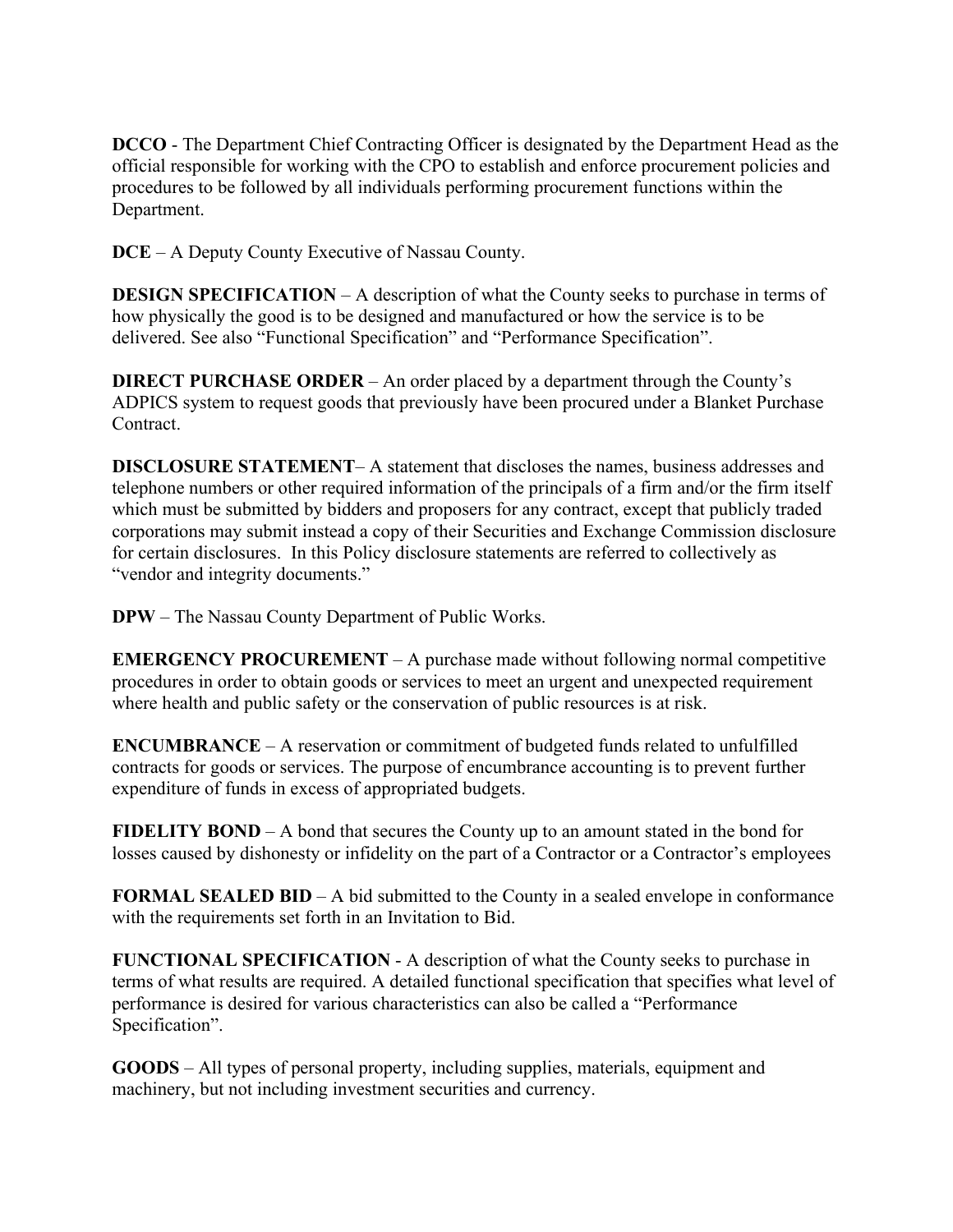**INSPECTOR GENERAL** – The independent Nassau County Office of the Inspector General.

**INVITATION TO BID** – A document containing Specifications for Goods and Services which the County is seeking which invites any vendors that may be able to supply the Goods or Services to submit a Formal Sealed Bid.

**IT** – The Department of Information Technology.

**LEGISLATURE** – The Nassau County Legislature.

**LIFE CYCLE COSTING** – Life Cycle Costing is the process by which all costs for acquisition, operation, maintenance, and disposal of a good or service are analyzed and totaled.

**LOWEST RESPONSIVE, RESPONSIBLE BIDDER** – The lowest responsive, responsible bidder is the one that submits the bid that is lower in its aggregate cost to the County than any other bid submitted by a responsive, responsible bidder.

**MINI-BID AWARD PROCESS** – An abbreviated bid and selection process sometimes required by NYS OGS or other intergovernmental contracts when purchasing goods or services through OGS from its list of prequalified vendors on a Backdrop Contract.

**MODEL BASE CONTRACT FOR PERSONAL SERVICES** – The Model Base Form, which has been approved by the County Attorney's Office, is the template to be used to memorialize personal service agreements.

**MULTIPLE AWARD** – The award of a contract to two or more bidders for the same or essentially similar items. This is appropriate only in situations where the award of a single contract would be impossible or impractical and awards are limited to the least number of suppliers necessary for a workable contract.

**OFFICE OF PURCHASING** – The Nassau County Department of Shared Services' Purchasing Office.

**OGS** – The New York State Office of General Services.

**OMB** - The Office of Management and Budget of Nassau County.

**PERFORMANCE BOND** – A performance bond is a contract of guaranty executed subsequent to award by a successful bidder or proposer to protect the County from loss due to contractor inability or failure to complete the contact as agreed.

**PERFORMANCE SPECIFICATION** – A specification describing the performance characteristics that the County seeks in a good or service.

**PERSONAL SERVICES** – Services provided by independent contractors that require the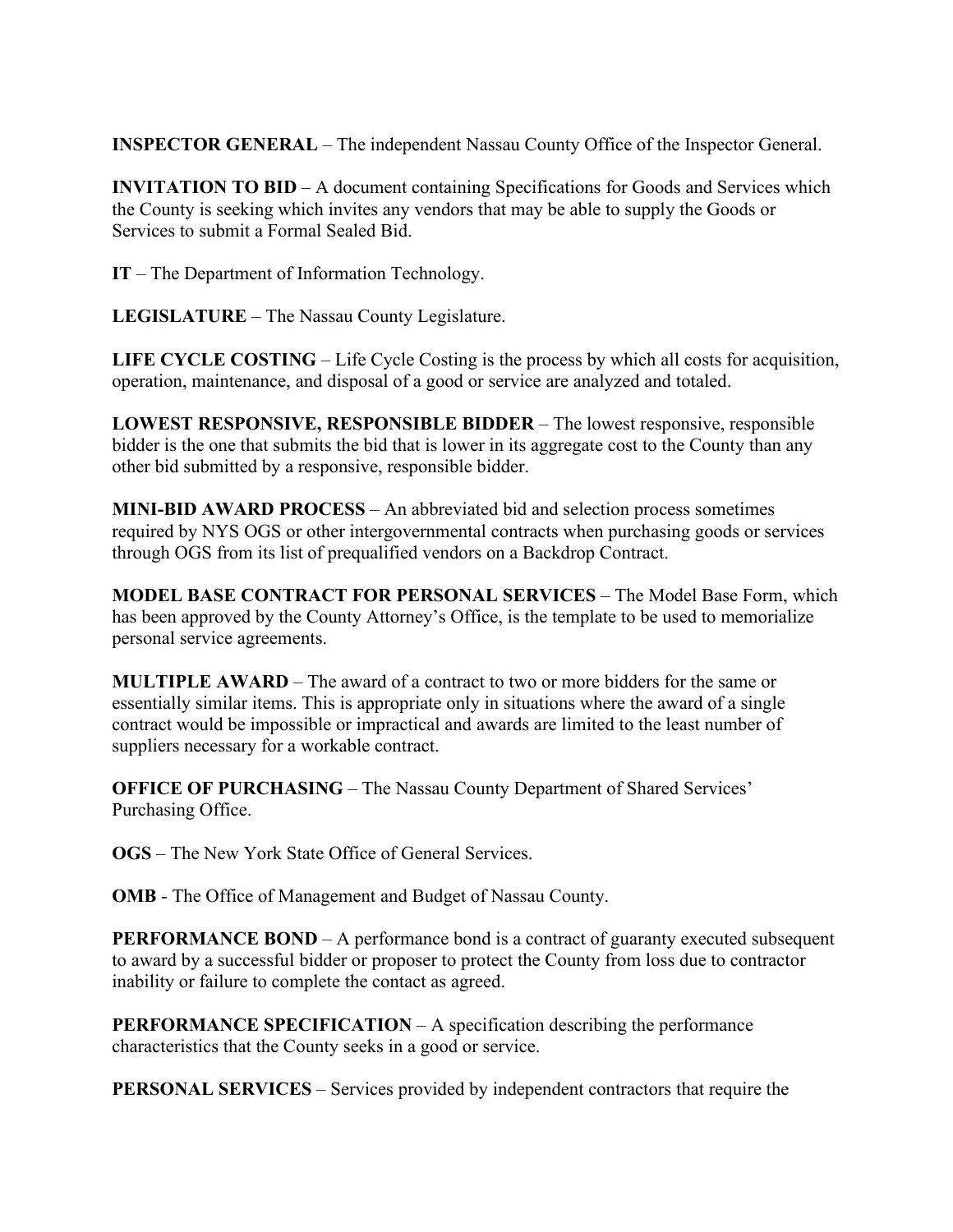consistent exercise of judgment or specialized skills. Examples of Personal Services include medicine and the medical arts, architecture, engineering, surveying, accounting, law, financial advisory and underwriting services, management consulting services, feasibility studies of a scientific or technical nature, and other services that require advanced education or professional licensing or certification. Personal services do not include standard services such as performance of a trade, routine maintenance and repair, performing arts, administrative services, or other services that do not require advanced education or professional licensing or certification. Personal services also do not include construction services.

**PRE-BID CONFERENCE** – A meeting convened by the County regarding a specific advertised, open solicitation inviting vendors to discuss certain elements of the specifications and solicitation.

**PREFERRED SOURCE** – An entity listed by the Commissioner of OGS as a vendor of one of the goods or services on its list of services and commodities provided by Preferred Sources. Pursuant to section 162 of the State Finance Law, when a good or service that is sought by the County is required to be provided by a Preferred Source, the County must purchase it from the Preferred Source if the Preferred Source can meet the County's requirements.

**PRE-SOLICITATION CONFERENCE** – A meeting convened by the County regarding a specific solicitation that has not been advertised inviting vendors to discuss certain elements of the specifications and solicitation.

**PRICE ANALYSIS** – The process of examining and evaluating a proposed price without evaluating its separate cost elements and proposed profit. Examples of price analysis techniques that may be appropriate to use to determine whether a proposed price is fair and reasonable include, but are not limited to, comparing proposed prices received in response to a solicitation; comparing current proposed prices to prior proposed prices and contract prices; applying rough yardsticks, i.e., rough order of magnitude (e.g., dollars/lb., price/horsepower), to a proposed price to highlight inconsistencies that would warrant further review; comparing proposed prices with competitive price lists, published market prices of commodities, similar indexes, discounts or rebate arrangements, and comparing proposed prices with cost estimates prepared by County personnel charged with cost estimating.

**PROCUREMENT** – The procedures for obtaining goods or services (but not real property), including all activities related to needs assessment, solicitation development and issuance, contract award, contract administration, contract modification, vendor performance management, and contract close-out.

**PROFESSIONAL SERVICES** – Another term for personal services (see above).

**PROGRAM STAFF** – Staff of the end-user program who require a contract for goods or services and who will be administering the contract.

**PROPOSER** - A person submitting a proposal in response to an RFP or other solicitation for proposals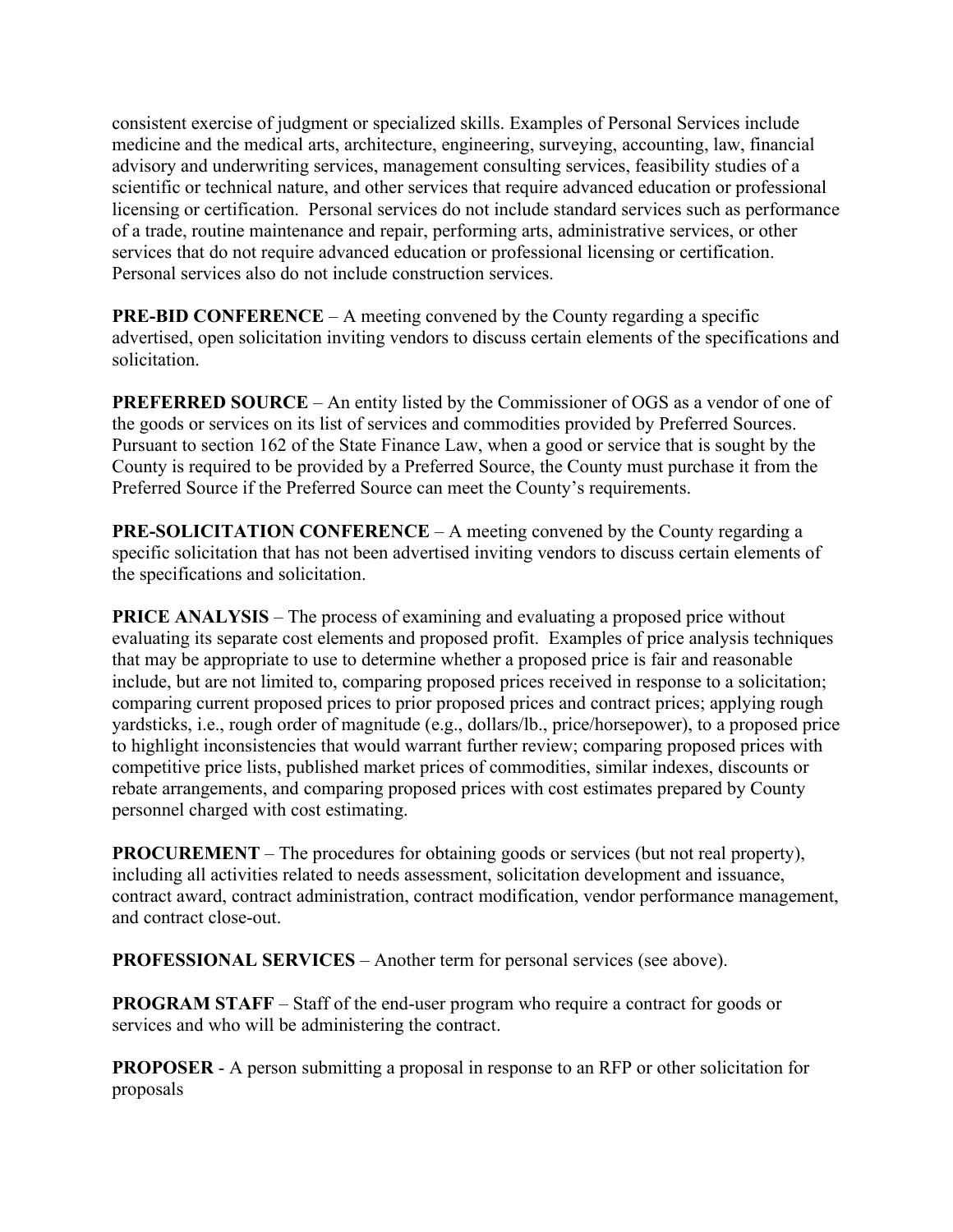**QUALIFIED LIST** – A list of vendors that has been competitively selected through a Request For Qualifications or other competitive process to be eligible to participate in mini-solicitations for the scope of services stated in the solicitation conducted to establish the list.

**QUOTATION** – A statement of price, terms of sale and description of goods or services offered by a vendor to the County that is supplied in response to a Request For Quotations.

**REQUEST FOR INFORMATION ("RFI")** – A Request For Information is a document that is issued by the County to solicit information regarding goods and services that the County may choose to procure in the future.

**REQUEST FOR EXPRESSIONS OF INTEREST ("RFEI")** – A Request For Expressions of Interest is a document that is issued by the County to solicit information regarding potential approaches to programs, use of facilities, or other County initiatives, and also to gauge vendor interest in providing such goods and services.

**REQUEST FOR PROPOSALS ("RFP")** – A Request For Proposals is a document that can be issued by the County to solicit proposals for the performance of Personal Services. Unlike the Formal Sealed Bidding process, the RFP process allows for negotiation of prices and proposals after proposals have been submitted.

**REQUEST FOR QUALIFICATIONS ("RFQ")** – A Request For Qualifications is a document that can be issued by the County to solicit qualifications for the performance of Personal Services. The RFQ may be processed in a manner similar to an RFP, or it may be used to establish a Qualified List of vendors eligible to participate in mini-solicitations in the future for the scope of services stated in the RFQ.

**REQUEST TO INITIATE ("RTI")** – The Request to Initiate is the document used by a department to initiate a personal services procurement and which also is used by DPW to initiate a construction procurement.

**REQUIREMENTS CONTRACT** – A contract that provides for filling all purchase requirements of the purchasing County department for specified goods or services during a specified contract period, with deliveries to be scheduled by placing orders with the vendor. DPW uses this type of contract to secure contractors to perform its smaller repair and maintenance jobs that occur during the course of a year.

**REQUISITION** – A request for the acquisition of goods or services that a department submits to the Office of Purchasing through the ADPICS system.

**RESPONSIBLE BIDDER** – A bidder that has the capability to perform in full the contract requirements as evidenced by its financial, organizational and material resources, technical qualifications, experience, satisfactory record of past performance for the County and other entities, and its satisfactory record of business integrity.